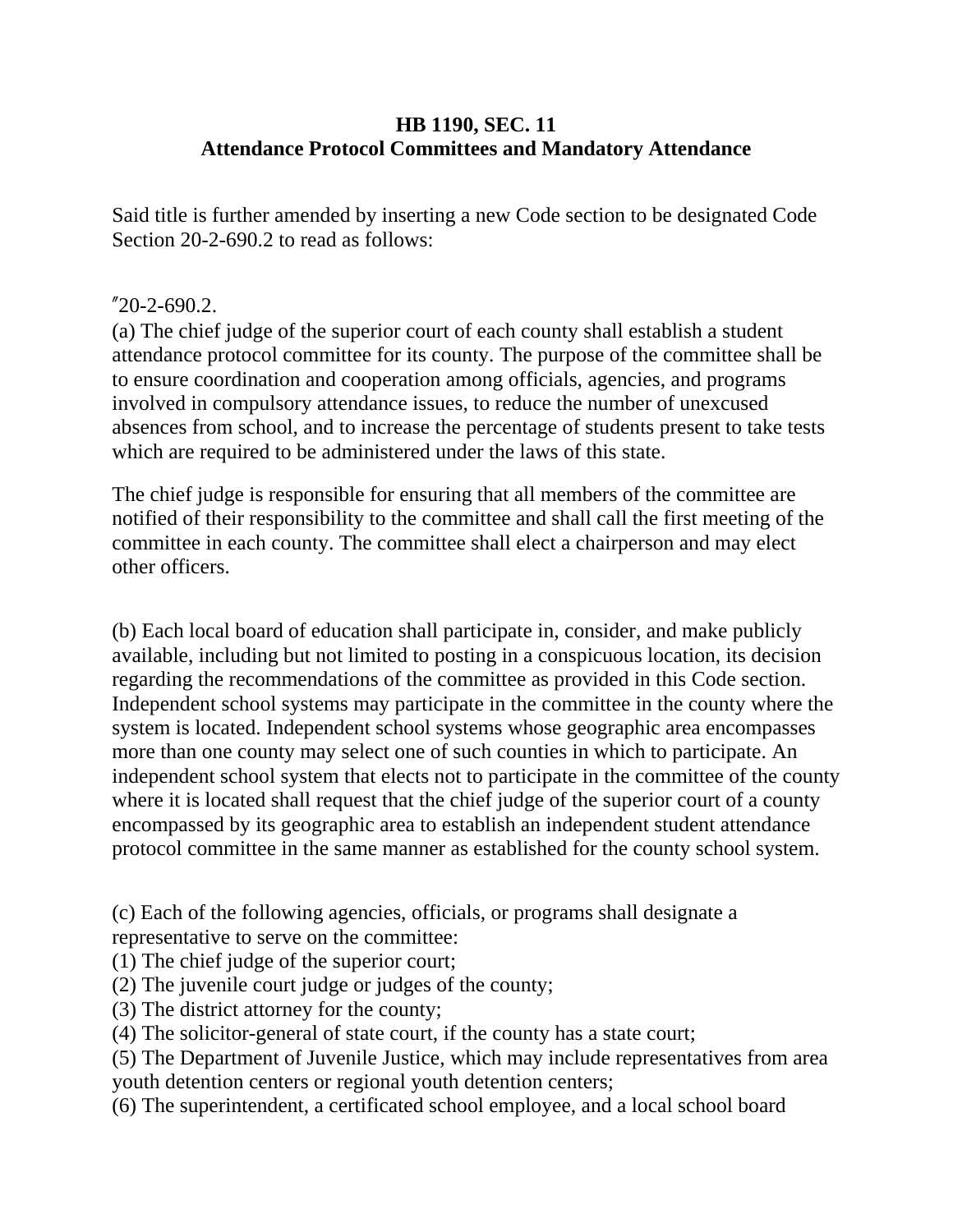member from each public school system in the county and a certificated school social worker from each public school system, if any are employed by the school system; (7) The sheriff of the county;

- (8) The chief of police of the county police department;
- (9) The chief of police of each municipal police department in the county;
- (10) The county department of family and children services;
- (11) The county board of health;
- (12) The county mental health organization;

(13) The county Family Connection commission, board, or authority, or other county agency, board, authority, or commission having the duty and authority to study problems of families, children, and youth and provide services to families, children, and youth; and

(14) The court approved community based risk reduction program established by the juvenile court in accordance with Code Section 15-11-10, if such a program has been established.

(d) The committee thus established may appoint such additional members as necessary and proper to accomplish the purposes of the committee.

(e) Each committee shall, by June 1, 2005, adopt a written student attendance protocol for its county school system and for each independent school system within its geographic boundaries which shall be filed with the Department of Education. The protocol shall outline in detail the procedures to be used in identifying, reporting, investigating, and prosecuting cases of alleged violations of Code Section 20-2-690.1, relating to mandatory school attendance. The protocol shall outline in detail methods for determining the causes of failing to comply with compulsory attendance and appropriately addressing the issue with children and their parents or guardians. The protocol shall also include recommendations for policies relating to tardiness. The Department of Education shall provide model school attendance protocols, if requested by the committee.

(f) A copy of the protocol shall be furnished to each agency, official, or program within the county that has any responsibility in assisting children and their parents or guardians in complying with Code Section 20-2-690.1.

(g) The committee shall write the summary of possible consequences and penalties for failing to comply with compulsory attendance under Code Section 20-2-690.1 for children and their parents, guardians, or other persons who have control or charge of children for distribution by schools in accordance with Code Section 20-2-690.1. The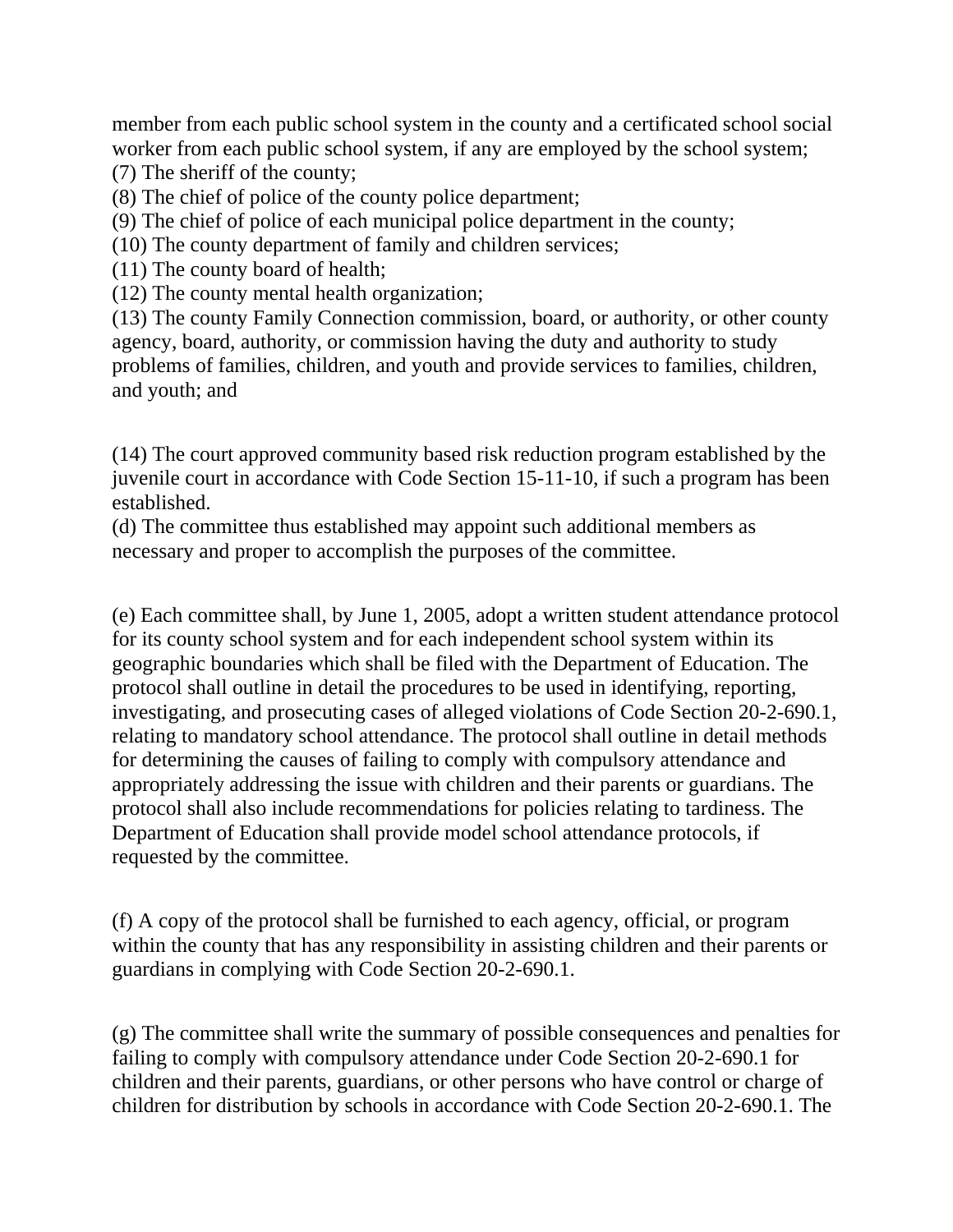summary of possible consequences for children shall include possible dispositions for unruly children and possible denial or suspension of a driver´s license for a child in accordance with Code Section 40-5-22.

(h) The committee shall continue in existence after writing the student attendance protocol. The chief judge of the superior court of each county shall ensure that the committee meets at least quarterly during the first year, and twice annually thereafter, to evaluate compliance with the protocol, effectiveness of the protocol, and appropriate modifications.

(i) Each local board of education shall report student attendance rates to the committee and the State Board of Education at the end of each school year, according to a schedule established by the State Board of Education."

#### **SECTION 11A.**

Said title is further amended in Code Section 20-2-697, relating to cooperation of principals and teachers in public schools with visiting teachers and attendance officers and attendance reports and records kept by public schools, by inserting a new subsection (a.1) to read as follows:

 $\gamma$ (a.1) Any student shall have the right to request and receive, within three business days from the date of such request, a letter from his or her school administrator indicating that the student is enrolled full-time and has an attendance record in good standing for the current academic year."

#### **SECTION 11B.**

Said chapter is further amended by striking Code Section 20-2-701, relating to local school superintendents or visiting teachers and attendance officers reporting truants to juvenile or other courts, and inserting in lieu thereof the following:  $"20-2-701.$ 

(a) Local school superintendents as applied to private schools and home study programs or visiting teachers and attendance officers as applied to public schools, after written notice to the parent or guardian of a child, shall report to the juvenile or other court having jurisdiction under Chapter 11 of Title 15 any child who is absent from a public or private school or a home study program in violation of this subpart. If the judge of the court places such child in a home or in a public or private institution pursuant to Chapter 11 of Title 15, school shall be provided for such child.